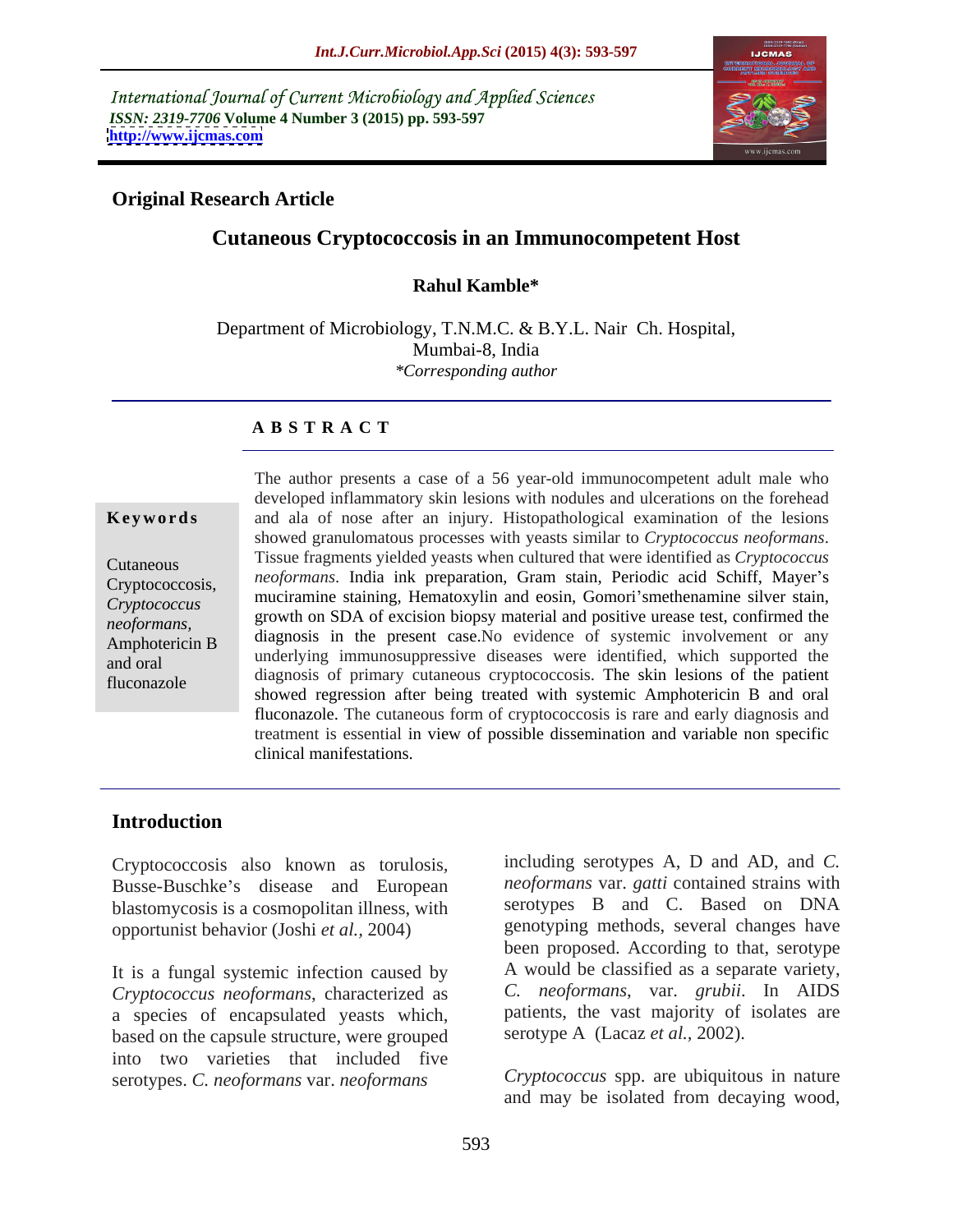tree hollows, fruits, vegetables, grass, hay, soil, dust, and bird droppings, especially *Cryptococcus* spp. occurs through the immunocompromised patients (Meyer *et al.,* skin lesions, which could be related to Mycology, PGIMER, Chandigarh. dermotropism (Martinez *et al.,* 2001) Many cases described are associated to the suggestive of inflammatory pathology. immunosuppression, due to lymphoma, of corticosteroid, immunosuppressive drugs, eell count was 14000/cmm with 66% (Sandra Lopes Mattos e dinato *et al.,* 2006).. greatly in morphology and mimic other Literature has reported very few cases of The patient was presumed to be Cutaneous cryptococcosis and this case is one of the eye openers in the differential diagnosis of cutaneous nodules. The metallitus, neutropenia, evidence of

A 56 year old male patient came with the after being treated with systemic chief complaints of two dark colored raised nodules on forehead (Figure 1) and ala of nose (Figure 2). He had no history of **Discussion** tuberculosis, diabetes mellitus asthma, use of corticosteroids, other immune- Over the past 2 decades, almost 90 percent

from *Columba livia*. Infection by and eosin, Gomori's methenamine silver respiratory tract and the symptoms depend budding yeast cells measuring 5–10um in on the inoculum, the host immune status and size and surrounded by a polysaccharide the strain virulence. The central nervous capsule. On Sabouraud dextrose agar system is commonly involved, and serotype (SDA); creamy, flat, shiny, mucoid colonies A (VNI genotype), which has the most were grown with smooth edges within 4 widespread distribution worldwide, accounts  $\qquad \qquad$  days at  $37^{\circ}$ C and room temperature. for more than 90% of the cases in Colonies were then subcultured on chocolate 2003). The skin is the most common were inoculated which gave a positive extraneural site of infection, affecting 10- urease test thus confirming the diagnosis of 20% of those with systemic involvement. *Cryptococcosis neoformans*. The fungus was *Cryptococcus neoformans* serotype D has identified as *Cryptococcus neoformans* and been more commonly isolated from these confirmed by Department of Medical chronic leukemia, transplants of organs, use haemoglobin of 10 gm%. The white blood systemic lupus erythematosus, diabetes segmented neutrophils, 26% lymphocytes, mellitus, Cushing's syndrome and with 7% monocytes, 1% eosinophils and no acquired immunodeficiency syndrome basophils. CT scan and USG abdomen Cutaneous Cryptococcosis lesions vary test and liver function tests were normal. dermatological entities and are often the first and culture did not show any growth. Blood presenting symptom of systemic disease. culture was sterile. Chest X-ray was normal. **Case report** body, or any concurrent infections.The skin biopsy material with Periodic acid Schiff, Mayer's muciramine staining, Hematoxylin stain and India ink stain revealed plenty of  ${}^{0}C$  and room temperature. Colonies were then subcultured on chocolate agar and SDA. Christensen's urease medium Mycology, PGIMER, Chandigarh. Hematological parameters were not suggestive of inflammatory Laboratory values were notable cell count was 14000/cmm with 66% showed no abnormalities. Kidney function Urine did not show any protein or glucose The patient was presumed to be immunocompetent as the patient was not reactive for HIV and had no diabetes mellitus, neutropenia, evidence of hematologic or any other malignancy in the lesions of the patient showed regression after being treated with systemic Amphotericin B and oral fluconazole.

## **Discussion**

suppressants or prolonged antibiotic therapy. <br>
Histopathological examination of the skin batients in the late stages of HIV disease. of cases of cryptococcosis have developed in patients in the late stages of HIV disease.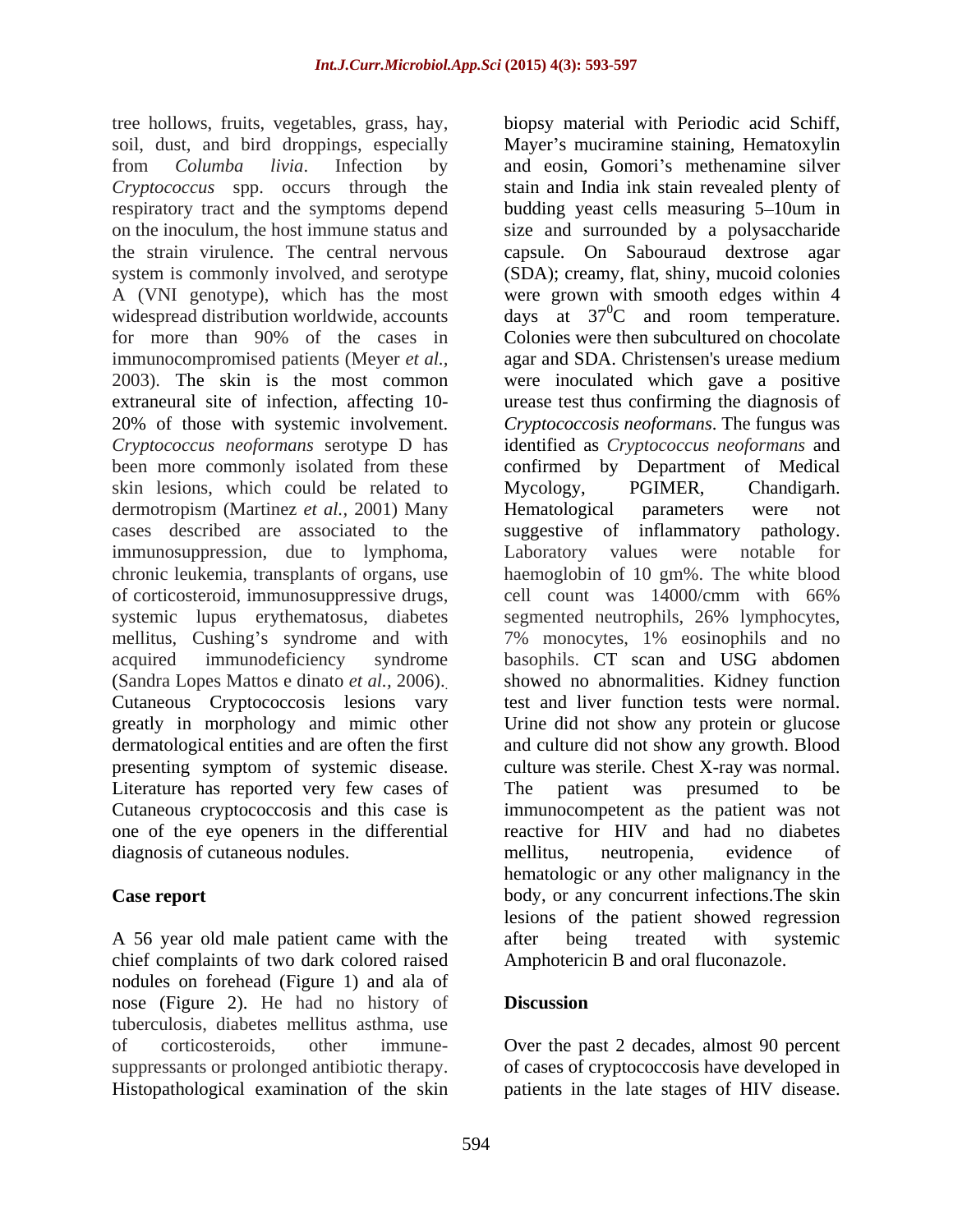The widespread use of highly active antiretroviral therapy (HAART) has led to a lesions to exclude the moreserious marked reduction in the rate of condition of cryptococcosis. Skin lesions cryptococcosis associated with HIV disease. occur in 5% of patients with cryptococcal Now, with the onset of drug resistance and longer life expectancy, cryptococcosis is returning as a significant cause of morbidity and mortality. Less frequently, the disease can be diagnosed in other disseminated infection, particularly in immunosuppressed patients or in subjects with cell immunity deficits. immunocompetent hosts exposed to pigeon prognosis of cryptococcosis depends on the

spread hematogenously to any organ of the are usually characterised by multiple, slightly umbilicated, leading to differential plaques, or subcutaneous nodules appear, mimicking a variety of dermatological bypothesis of primary cutaneous carcinoma, cellulitis or acneiform lesions, or varicella (Murakawa *et al.,* 1996). It is often

necessary to take biopsy and culture the skin meningitis, and a higher frequency among liver transplant recipients who receive tacrolimus has been observed. This lesion may be the first clinical manifestation of disseminated infection, particularly in

droppings (Calista *et al.,* 1997).The The case presented herein is instructive for degree of the patient's immunosuppression, presentation. India ink preparation, Gram<br>the involvement of CNS, and time to onset stain, Periodic acid Schiff, Mayer's of treatment (Sing and Ramdial, 2007). muciramine staining, Hematoxylin and Infection in humans is mainly the result of growth on SDA of excision biopsy material inhalation and occasionally penetration of and positive urease test, confirmed the the yeast through the skin. Primary diagnosis in the present case. According to pulmonary infection is usually our patient's history, he had suffered asymptomatic. When symptomatic, the traumatic skin lesions which might have course of the disease may range from a mild, favored accidental fungal inoculation. Direct self-limited influenza-like illness to severe inoculation into the skin as a result of pneumonia (Van Griek, traumatic injury can cause the condition of 2007). *Cryptococcus neoformans* may primary cutaneous cryptococcosis. its deceptive and unusual clinical presentation. India ink preparation, Gram stain, Periodic acid Schiff, Mayer's eosin, Gomori smethenamine silver stain,

human body producing life-threatening This has occasionally been described in diseases such as meningoencephalitis, elderly individuals from rural areas who hepatitis, pericarditis, endocarditis, or have histories of cutaneous injuries and prostatitis, endophthalmitis, and renal activities predisposing to wounds or abscesses (Sarosi *et al.,* 1971). Cutaneous exposure to bird droppings. The skin lesion manifestations occur in about 15 percent of is usually solitary or confined to a limited cases. Cutaneous lesions of cryptococcosis and unclothed body area, and its clinical discrete, flesh to red coloured papules cellulitis, or ulceration, with or without varying in size from 1–6 mm and often regional lymphadenopathy (Christianson *et* diagnosis of molluscum contagiosum, investigations correlate with those reported penicillosis and histoplasmosis. Less often, by the other authors. When added to the violaceous papules, vesicles, crusted lack of evidence of systemic disease, this diseases such as Kaposi's sarcoma, basal cell cryptococcosis in this immunocompetent appearance can be in the form of whitlow, *al.,* 2003). Our case report and the information supports the diagnostic hypothesis of primary cutaneous patient.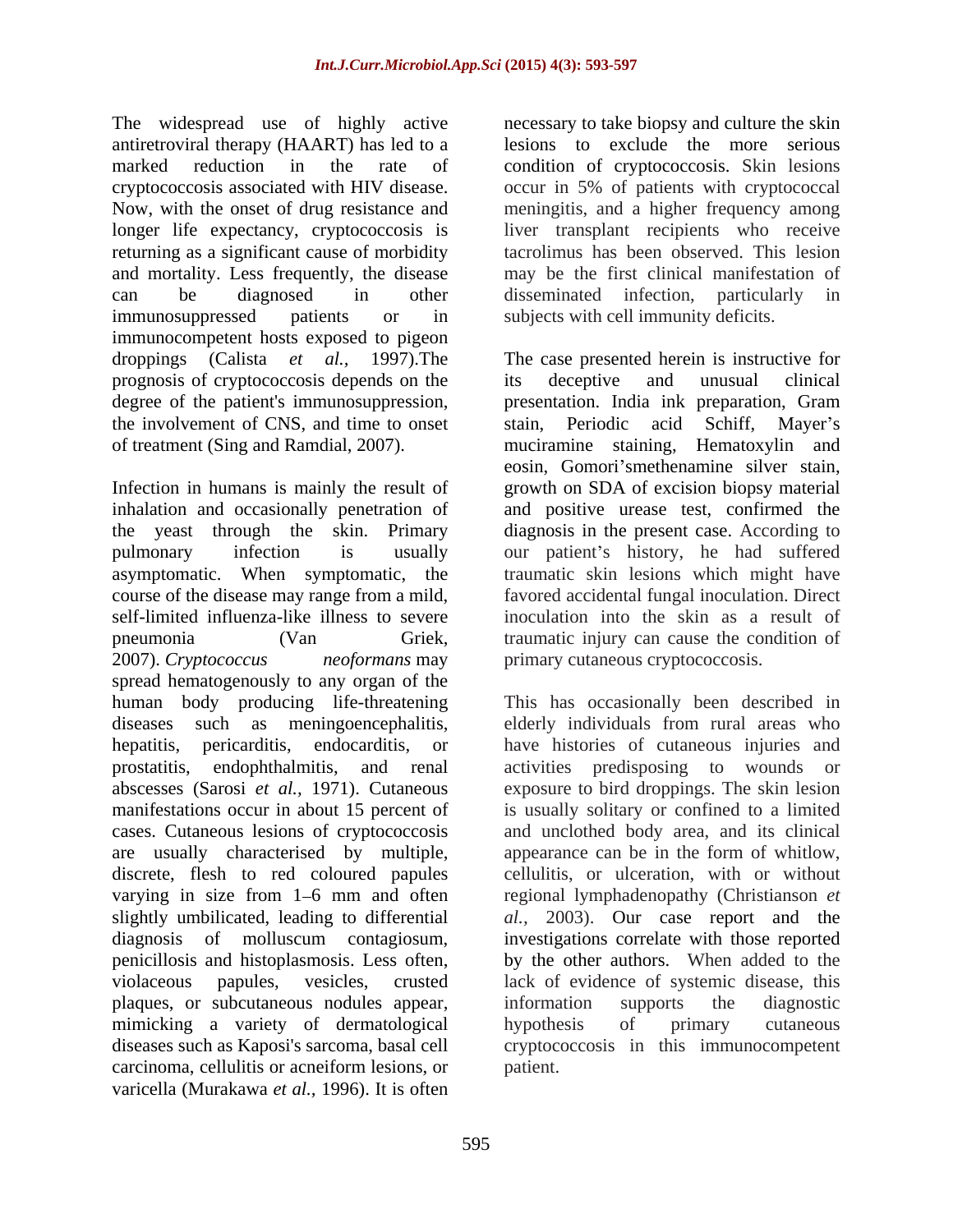disseminated giant molluscum contagiosum is particularly important. Skin lesions are

**Conclusion Conclusion Conclusion Conclusion Conclusion Conclusion Conclusion Conclusion Conclusion Conclusion Conclusion Conclusion Conclusion Conclusion Conclusion Conclusion Conclusion** The cutaneous form of Cryptococcosis is index of suspicion is desired in view of rare, and the differential diagnosis with the possible dissemination and variable non significant in early diagnosis of Disseminated Cryptococcosis. Hence, a high specific clinical manifestations.

**Figure.1** Cutaneous nodule on forehead







The author is grateful to the department of Medical Mycology, PGIMER, Chandigarh, for confirming the species of the fungal received from the scholars whose articles are

Acknowledgment **Contains a Container and included** in references of this manuscript.

### **References**

isolate and acknowledge the immense help<br>lesions of disseminated Calista D, Stagno A, Landi C. Cutaneous lesions of disseminated